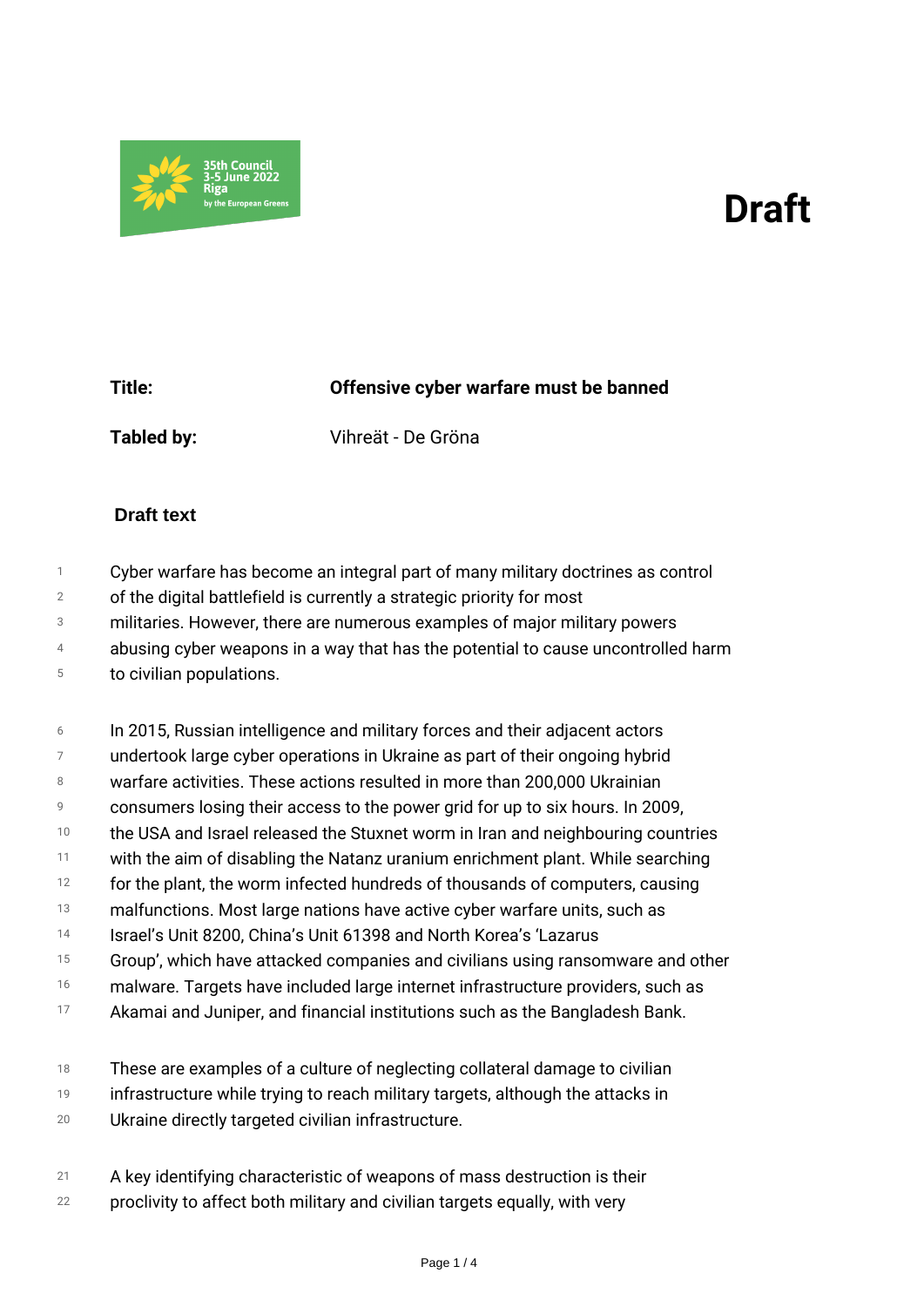- *23 little or no ability to target or limit their effects. Suddenly disabling the*
- *24 25 power grid has major effects on vulnerable civilian populations, although the real*
- *26 risk comes with attacking traffic and industrial control systems directly. It is*
- *27 well documented that even the industrial control systems in hydroelectric power*
- *28 plants have been directly exposed to the internet, as well as traffic control*
- *29 and telecommunications systems.*
- *30 31 Similar arguments were used to ban chemical and biological weapons in 1997 and 1975, respectively. These international agreements have been used successfully*
- *32 to remove biological and chemical weapon stockpiles from several countries.*
- *33 It follows that an international treaty to ban offensive cyber warfare is an*
- *34 appropriate measure to deal with this threat before it results in civilian*
- *35 casualties. Although discussions to extend existing humanitarian law to cyber*
- *36 warfare are currently ongoing, these instruments are much less effective than*
- *37 widely ratified international agreements.*
- *38 Such agreements must facilitate solving the attribution problem in cyber*
- *39 warfare: it is very hard to identify the identity or even the country of origin*
- *40 of an attacker. Arms-length adjacent actors can be used to cover nation-state*
- *41 involvement while, on the other hand, there are proven cases where nation-states*
- *42 or non-government actors have tried to masquerade as other nation states.*
- *43 Therefore, it is important that these international instruments create ways for*
- *44 governments to share information and provide mutual assistance to attribute*
- *45 emerging cyber threats.*
- *46 These agreements should make a clear distinction between defensive and offensive*
- *47 cyber actions. In addition to helping attribute cyber threats operating on their*
- *48 own soil, nations must commit to not maintaining attack-oriented cyber warfare*
- *49 units and to providing clear distinctions between signals intelligence,*
- *50 electronic warfare and other similar, military-targeting activities and*
- *51 potentially*
- *52 uncontrollable cyber activities.*
- *53 There are valid concerns as to whether such agreements would reduce the*
- *54 abilities of participating states to adequately defend themselves against non-*
- *55 parties. Unlike weapons of mass destruction, cyber weapons are relatively cheap*
- *56 and easy to develop and deploy, requiring minimal infrastructure. However, cyber*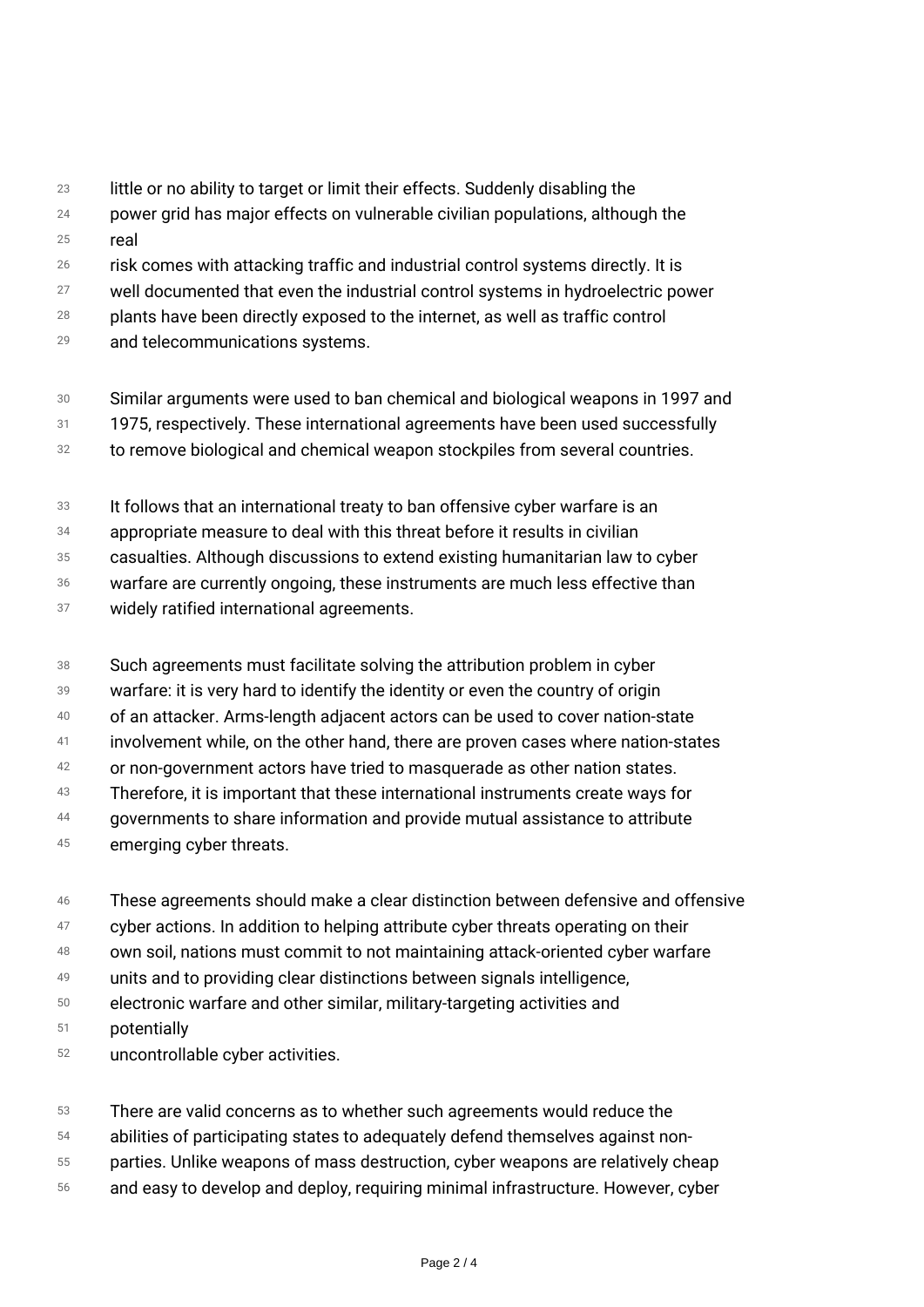- *57 warfare also maintains a continuing uneasy balance between defence and offence*
- *58 since most attacks are based on unknown vulnerabilities in widely used software.*
- *59 Most cyber warfare agencies pursue policies to withhold public disclosure of*
- *60 non-exploited vulnerabilities in order to use them as future cyber weapons.*
- *61 Banning offensive cyber operations would put an end to this balancing act and*
- *62 force public agencies to work for the public good.*
- *63 Information and cyber operations and measures taken against citizens have also*
- *64 affected their freedom of expression and the freedom of the press. During*
- *65 Russia's current attack on Ukraine, independent journalists were blocked from*
- *66 major social media channels after the platforms flagged their accounts as*
- *67 suspicious. This has resulted in both chilling effects and difficulties for*
- *68 anti-war activists. Social media is an important public sphere: for example,*
- *69 YouTube provides a major alternative news medium in the highly controlled*
- *70 Russian media environment.*

| 71 | The European Green Party:                                                    |
|----|------------------------------------------------------------------------------|
| 72 | • Calls on the EU institutions and the Member States to cooperate to ensure  |
| 73 | protection of critical infrastructure against cyberattacks and to            |
| 74 | strengthen overall preparedness and capability to mitigate the effects of    |
| 75 | such attacks;                                                                |
| 76 | • Calls on the European Commission to introduce initiatives and funding for  |
| 77 | research and development into the preparedness and resilience of Member      |
| 78 | States against cyberattacks;                                                 |
| 79 | • Calls on the competent European Agencies and the Member States to          |
| 80 | cooperate in investigating and prosecuting those responsible for             |
| 81 | cyberattacks;                                                                |
| 82 | • Calls on the European Commission to ensure social media platforms are kept |
| 83 | accountable for their role in limiting independent journalists' freedom      |
| 84 | of expression;                                                               |
| 85 | • Calls on EU institutions and the Member States to keep large internet      |
| 86 | service providers accountable for maintaining adequate cyber protection;     |
| 87 | • Calls on EU institutions and NATO to cease the development of mutual       |